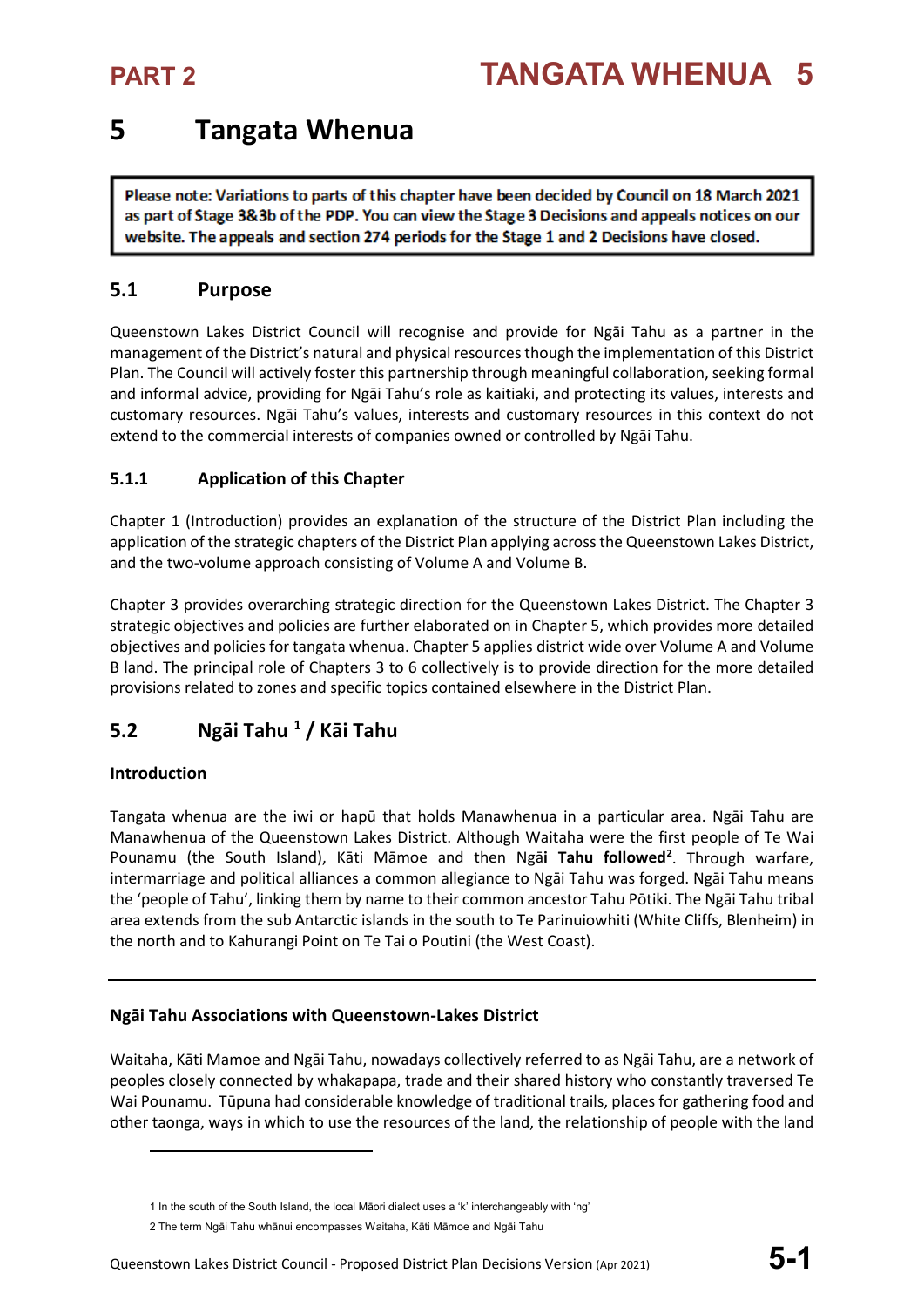and their dependence on it, and tikanga for the proper and sustainable utilisation of resources. All of these values remain important to Ngāi Tahu today.

Ngāi Tahu have centuries' long customary associations and rights and interest in the Queenstown Lakes District and its resources. These associations are both historical and contemporary and include whakapapa, place names, mahinga kai, tribal economic development and landholdings. Ngāi Tahu has the customary authority to make decisions concerning the resources and places in their takiwā in accordance with Ngāi Tahu resource management traditions.

Traditionally the Lakes region of Otago has been important to Ngāi Tahu whānui. Hapū would travel to pre-determined sites throughout the region to gather mahinga kai resources for their own use, as well as for trade. The hunting of birds, eels, the digging of fern root and ti root, and the gathering of taramea, and precious stone resources such as pounamu and silcrete, were the main focus of activity.

Ngāi Tahu had permanent and seasonal kāinga (villages and campsites) around the interior lakes Whakatipu Wai Māori, Wānaka and Hāwea. A number of Māori ara tawhito (trails) traversed the inland area of what is now the Queenstown Lakes District.

The routes went inland from the coastal settlements of Otago and Southland up the valleys and passes, and returned following the waterways.The routes went inland from the coastal settlements of Otago and Southland up the valleys and passes, and returned following the waterways.

The naming of the land and linking of the tribal whakapapa to the land and resources is the essence of the tino rangatiratanga Ngāi Tahu enjoys over the whenua.

Ngāi Tahu has maintained its associations with the Queenstown Lakes District and continues to develop its economy through investment in tourism, landholdings and mahinga kai initiatives. Artworks, interpretation, stories and place names continue to reflect Ngāi Tahu's contemporary identity in the built and natural environment.

Manawhenua hold traditional customary rights and maintain contemporary relationships within an area determined by whakapapa (genealogical ties), resource use and ahikāroa (the long burning fires of occupation). These rights are traceable and defined by tradition, whakapapa and practice. Papatipu Rūnanga are the focus for whānau and hapū (extended family groups) who have Manawhenua status within their area.

Queenstown Lakes District Council acknowledges the special relationship Ngāi Tahu has with the District through the Treaty partnership.

### **Te Rūnanga o Ngāi Tahu and the Papatipu Rūnanga**

Te Rūnanga o Ngāi Tahu (the iwi authority) is made up of 18 papatipu rūnanga<sup>[3](#page-1-0)</sup> Located predominantly in traditional coastal settlements, papatipu rūnanga are a focus for whānau and hapū (extended family groups) who have Manawhenua status within the Queenstown Lakes District. The papatipu rūnanga that have a shared interest in the Queenstown Lakes District are:

- a. Te Rūnanga o Moeraki;
- b. Kāti Huirapa Rūnaka ki Puketeraki;
- c. Te Rūnanga o Ōtākou;

 $\overline{\phantom{a}}$ 

<span id="page-1-0"></span><sup>3</sup> These papatipu rūnanga were established as a result of the Te Rūnanga o Ngāi Tahu Act 1996, and hold the rights, interests and responsibilities to defined areas of land and waters within the Ngāi Tahu rohe.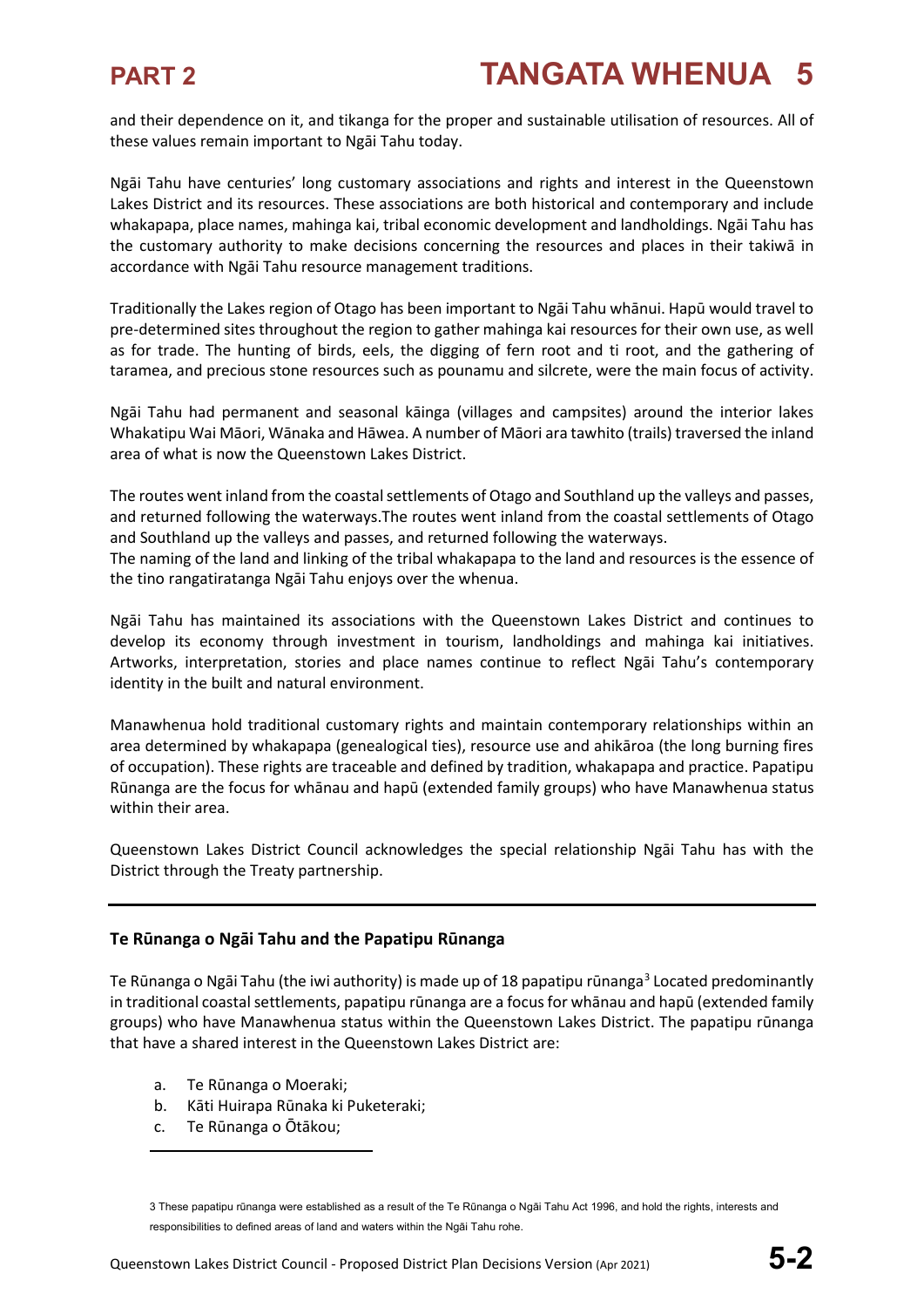

- d. Hokonui Rūnaka;
- e. Te Rūnanga o Oraka-Aparima;
- f. Te Rūnanga o Awarua;
- g. Waihopai Rūnaka.

#### **Ngāi Tahu Environmental Management**

Ngāi Tahu do not see their existence as separate from Te Ao Tūroa (the natural world), but as an integral part of it. Through whakapapa (genealogy), all people and life forms descend from a common source. Whakapapa binds Ngāi Tahu to the mountains, forests and waters and the life supported by them, and this is reflected in traditional attitudes towards the natural world and resource management.

Whakawhanaungatanga (the process of establishing relationships) embraces whakapapa, through the relationship between people, and between people and the environment. The nature of these relationships determines people's rights and responsibilities in relation to the use and management of taonga of the natural world.

All things have the qualities of wairua (spiritual dimension) and mauri (essential life force, or life supporting capacity), are living and have a genealogical relationship with each other. Mauri provides the common centre between the natural resources (taonga), the people or guardians who care for the taonga (the kaitiaki), and the management framework (tikanga) of how taonga are to be managed by the kaitiaki. It is through kawa (protocol) that the relationship between taonga, tikanga and kaitiakitanga is realised.

This political and operational authority over an area is undertaken by Manawhenua and encompasses kaitiakitanga and rangatiratanga.

#### **Kaitiakitanga**

Kaitiakitanga entails the active protection and responsibility for natural and physical resources by tangata whenua. To give effect to kaitiakitanga it is important to engage meaningfully with the appropriate papatipu rūnanga. Kaitiakitanga means "the exercise of guardianship by the tangata whenua of an area in accordance with tikanga Maori in relation to natural and physical resources; and includes the ethic of stewardship." This RMA definition of kaitiakitanga is, however, only a starting point for Ngāi Tahu, as kaitiakitanga is a much wider cultural concept than pure guardianship.

Kaitiakitanga is fundamental to the relationship between Ngāi Tahu and the environment. The responsibility of kaitiakitanga is twofold: first, there is the ultimate aim of protecting life supporting capacity and, secondly, there is the duty to pass the environment to future generations in a state that is as good as, or better than, the current state. To Ngāi Tahu, kaitiakitanga is not passive custodianship, nor is it simply the exercise of traditional property rights, but it entails an active exercise of rights and responsibilities in a manner beneficial to the resource. In managing the use, development, and protection of natural and physical resources, decision makers must have regard to kaitiakitanga.

#### **Taonga**

In the management of natural resources, it is important that the habitats and wider needs of taonga are protected and sustainably managed and enhanced.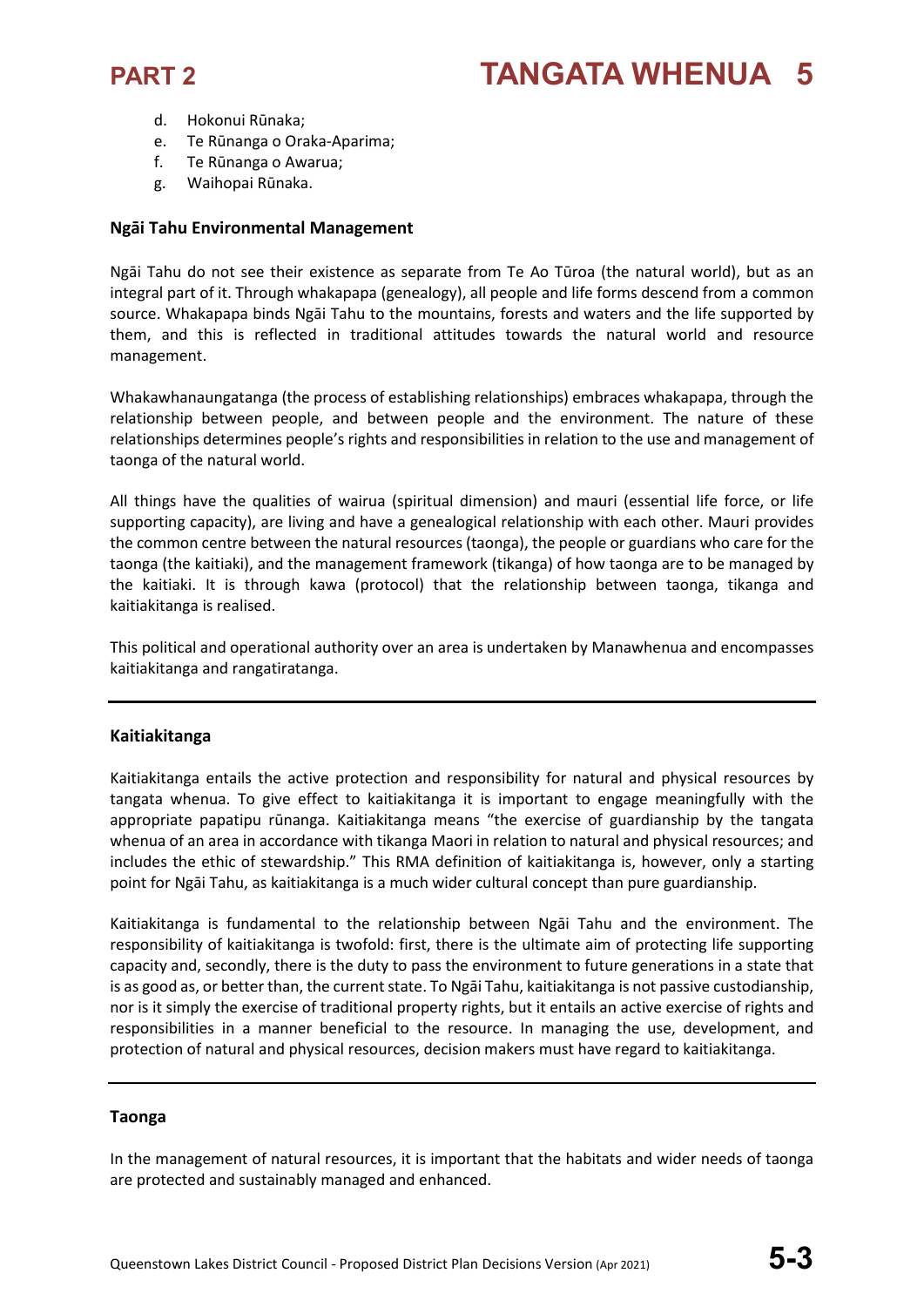All natural resources - air, land, water, and indigenous biodiversity - are taonga. Taonga are treasures, things highly prized and important to Ngāi Tahu, derived from the atua (gods) and left by the tūpuna (ancestors) to provide and sustain life. Taonga include sites and resources such as wāhi tapu, tauranga waka and kai mataitai, other sites for gathering food and cultural resources, tribally significant landforms, features and cultural landscapes (wāhi tūpuna). Taonga may also be intangible, such as tikanga and te reo (Maori language). All taonga are part of the cultural and tribal identity of an iwi. The protection of the relationship of tangata whenua and their taonga is included in Article II of the Treaty of Waitangi, Section 6(e) of the RMA, and more recently the Ngāi Tahu Claims Settlement Act 1998.

To ensure taonga are available for future generations, resource management decision-making processes need to recognise tikanga (Maori protocol and customs) and have the conservation and sustainability of resources as their focus.

#### **Mahinga Kai**

Mahinga kai is one of the cornerstones of Ngāi Tahu cultural identity. Mahinga kai is a term that refers to the customary gathering of food and natural materials and the places where those resources are gathered or sourced. The term also embodies the traditions, customs and collection methods, and the gathering of natural resources for cultural use, including raranga (weaving) and rongoā (traditional medicines). Maintaining mahinga kai sites, gathering resources, and continuing to practice the tikanga that governs each resource, is an important means of passing on cultural values and matauranga Maori (traditional knowledge) to the next generation.

#### **Wāhi tūpuna**

Wāhi tūpuna are landscapes and places that embody the relationship of Ngāi Tahu and their culture and traditions with their ancestral lands, water, sites, wahi tapu and other taonga. The term refers to places that hold the respect of the people in accordance with tikanga.

In addition to urupā, physical resources such as landforms, mountains and ranges, remaining areas of indigenous vegetation, springs, and waterways are examples of wāhi tapu.

### **Ngāi Tahu Claims Settlement Act 1998**

In 1998, after years of negotiations between Ngāi Tahu and the Crown to mitigate and remedy breaches of the Treaty of Waitangi, the Ngāi Tahu Claims Settlement Act was enacted. The Act includes a number of mechanisms that are to be implemented through the Resource Management Act to recognise and provide for areas and species of particular importance to Ngāi Tahu including Statutory Acknowledgements, tōpuni, nohoanga and taonga species.

The Ngāi Tahu Claims Settlement Act 1998 relates to remedying breaches of the Treaty of Waitangi and does not cover Maori Freehold and South Island Landless Natives Act lands.

Ngāi Tahu's rights and interests in the Queenstown Lakes District extend beyond the areas and resources identified as statutory redress. The effects on Ngāi Tahu values, rights and interests are addressed through the mechanisms below and the related provisions in the District Plan.

#### **Statutory Acknowledgements**

Statutory Acknowledgements recognise the special relationship Ngāi Tahu has with specific areas. The Council must have regard to Statutory Acknowledgements when considering resource consent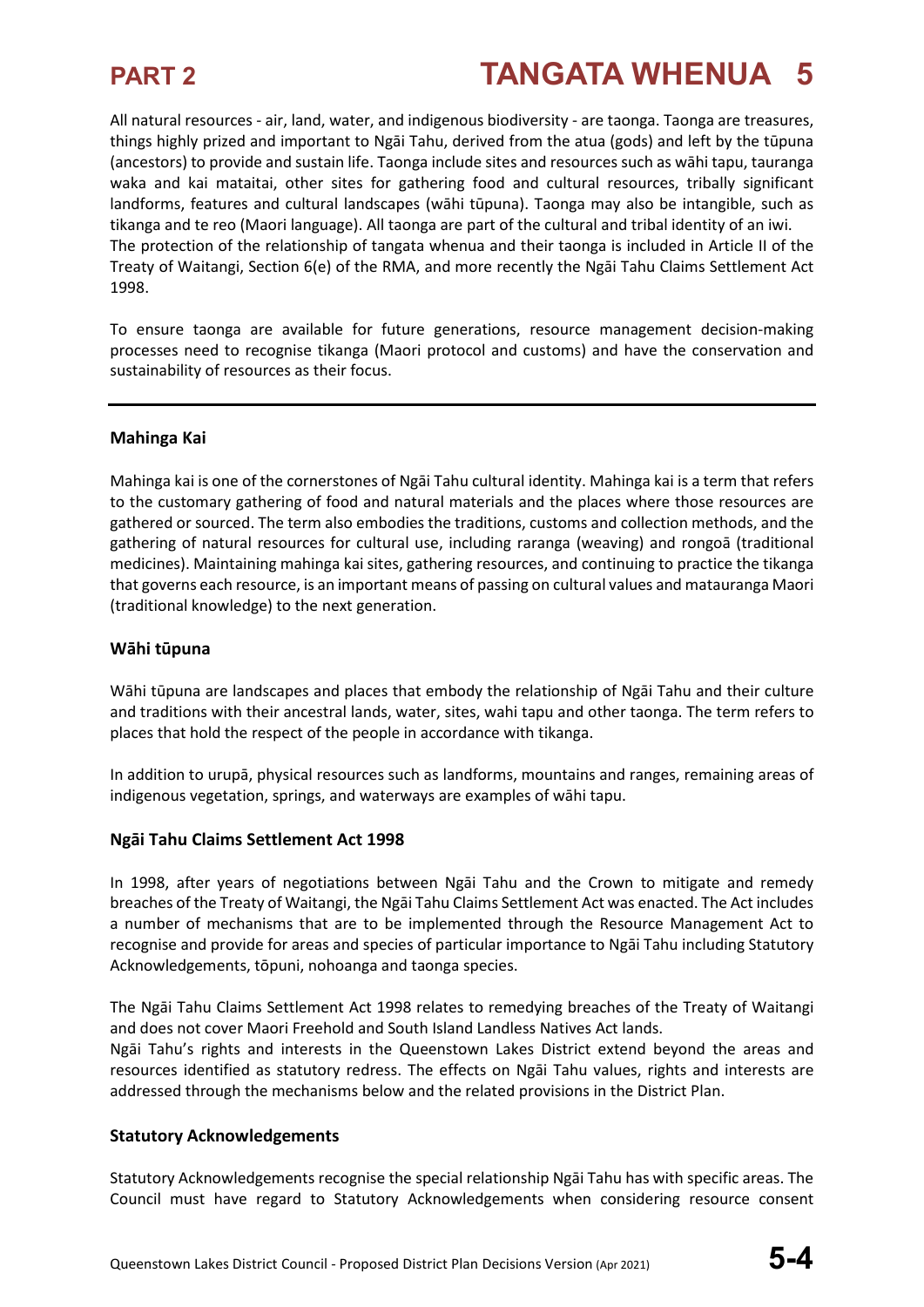applications and advise Ngāi Tahu of any application that may affect Statutory Acknowledgement areas.

### **Tōpuni**

The concept of tōpuni comes from the traditional Ngāi Tahu custom of rangatira extending their mana over areas and people by placing their cloak over them.

Tōpuni are a public symbol of Ngāi Tahu Manawhenua and Rangatiratanga over some of the most prominent landscape features and conservation areas in Te Wai Pounamu. Tōpuni have been laid over 14 areas of public conservation land of significance to Ngāi Tahu.

### **Nohoanga**

The term 'nohoanga' traditionally refers to the seasonal occupation sites which were an integral part of the mobile lifestyle of Ngāi Tahu. Contemporary nohoanga are identified seasonal or temporary campsites established adjacent to lakes and rivers to facilitate customary fishing and the gathering of other natural resources. They provide Ngāi Tahu with a means of experiencing the landscape as their tūpuna did, and promoting customary practices associated with mahinga kai.

Ngāi Tahu has the right to erect camping shelters or similar temporary dwellings on nohoanga during the statutory occupation period.

### **Taonga species**

Ngāi Tahu has many taonga species that are recognised to have a cultural, spiritual, historic and traditional relationship. The species are integral to mahinga kai and nohoanga, and can be also used as tohu (or indicators in this context) of environmental health and Ngai Tau values, uses and associations. A list of these taonga species is given later in this chapter. Ngāi Tahu do not see this list of species as exhaustive.

### **5.3 Issues and Outcomes sought by Ngāi Tahu**

Key environmental issues for tangata whenua in the Queenstown Lakes District identified in these plans include:

### **Issues**

- Increasing land use intensification, especially increasing dairying and subdivision.
- Taonga species and related habitats.

### **Outcomes Sought**

 $\overline{\phantom{a}}$ 

- Recognition and implementation of the cultural redress components of the Ngāi Tahu Claims Settlement Act 1998, especially around Statutory Acknowledgements, place names and nohoanga.
- Protection of wāhi tūpuna<sup>[4](#page-4-0)</sup> and all their components including wāhi tapu and mahinga kai.
- Provision for a strong Ngāi Tahu presence in the built environment.

<span id="page-4-0"></span><sup>4</sup> Landscapes and places that embody the relationship of Ngāi Tahu and their culture and traditions with their ancestral lands, water, sites, wāhi tapu, and other taonga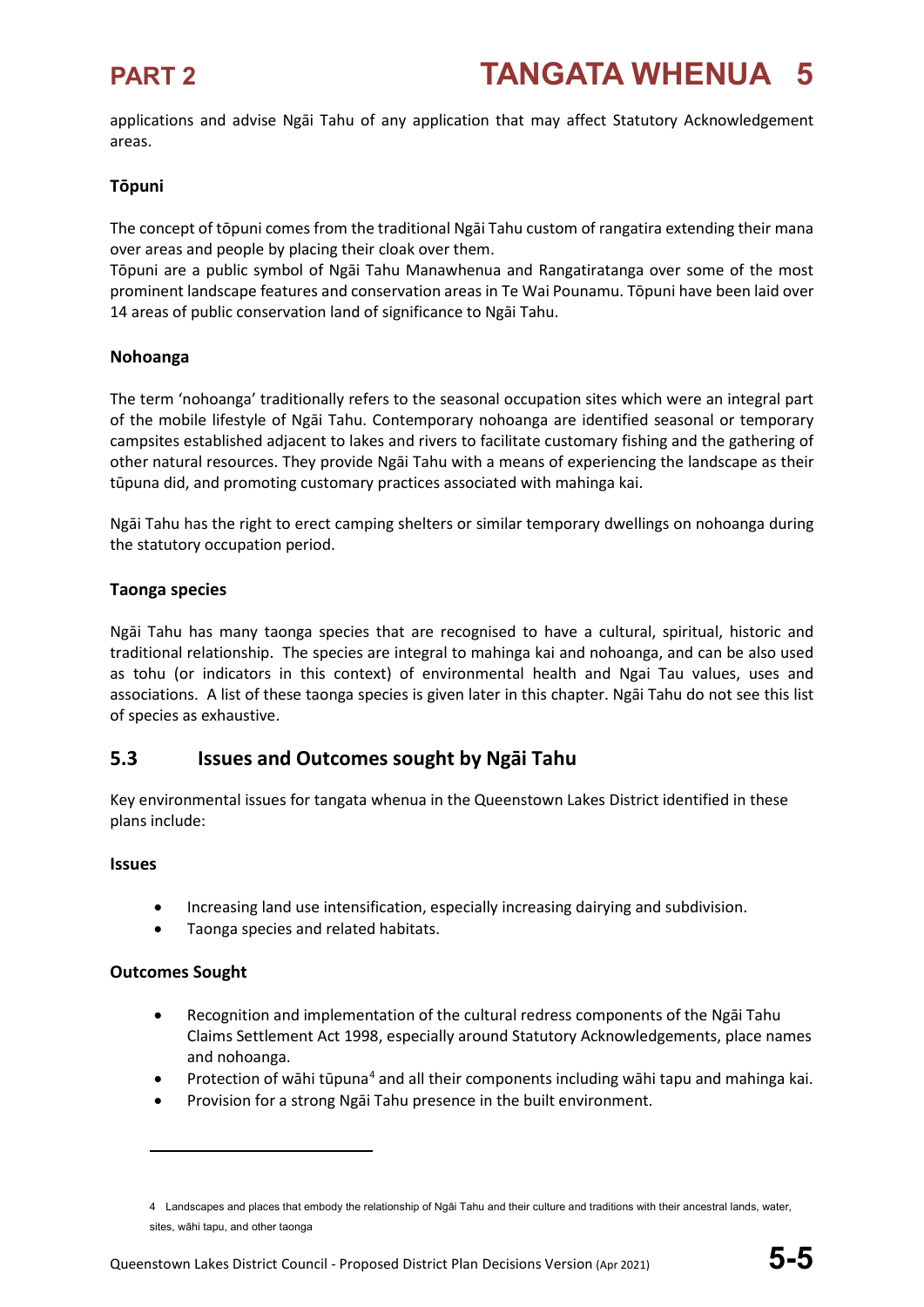Iwi management plans are a primary tool to assist in identifying and addressing the issues of resource management significance to Ngāi Tahu. Ngāi Tahu recognises the following iwi management plans that relate to the Queenstown Lakes District:

- Kāi Tahu ki Otago Natural Resource Management Plans 1995 and 2005.
- Te Tangi a Tauira: The Cry of the People, the Ngāi Tahu ki Murihiku Iwi Management Plan for Natural Resources 2008.

### **Objectives and Policies**

#### **5.3.1 Objective - Consultation with tangata whenua occurs through the implementation of the Queenstown Lakes District Plan Policies**

#### **Policies**

- 5.3.1.1 Ensure that Ngāi Tahu Papatipu Rūnanga are engaged in resource management decisionmaking and implementation on matters that affect Ngāi Tahu values, rights and interests, in accordance with the principles of the Treaty of Waitangi.
- 5.3.1.2 Actively foster effective partnerships and relationships between the Queenstown Lakes District Council and Ngāi Tahu Papatipu Rūnanga.
- 5.3.1.3 When making resource management decisions, ensure that functions and powers are exercised in a manner that takes into account <sup>[5](#page-5-0)</sup>iwi management plans.
- 5.3.1.4 Recognise that only tangata whenua can identify their relationship and that of their culture and traditions with their ancestral lands, water sites, wāhi tapu, tōpuni and other taonga.

#### **5.3.2 Objective - Ngāi Tahu have a presence in the built environment**

#### **Policies**

5.3.2.1 Collaborate with Ngāi Tahu in the design of the built environment including planting, public spaces, use of Ngāi Tahu place names and interpretive material. Enable the sustainable use of Māori land.

#### **5.3.3 Objective - Ngāi Tahu taonga species and related habitats are protected.**

#### **Policies**

5.3.3.1 Where adverse effects on taonga species and habitats of significance to Ngāi Tahu cannot be avoided, remedied or mitigated, consider environmental compensation as an alternative

#### **5.3.4 Objective - The sustainable use of Māori land.**

#### **Policies**

l

5.3.4.1 Enable Ngāi Tahu to protect, develop and use Māori land in a way consistent with their culture and traditions, and economic, cultural and social aspirations including papakainga

<span id="page-5-0"></span><sup>5</sup> s74 (2A) RMA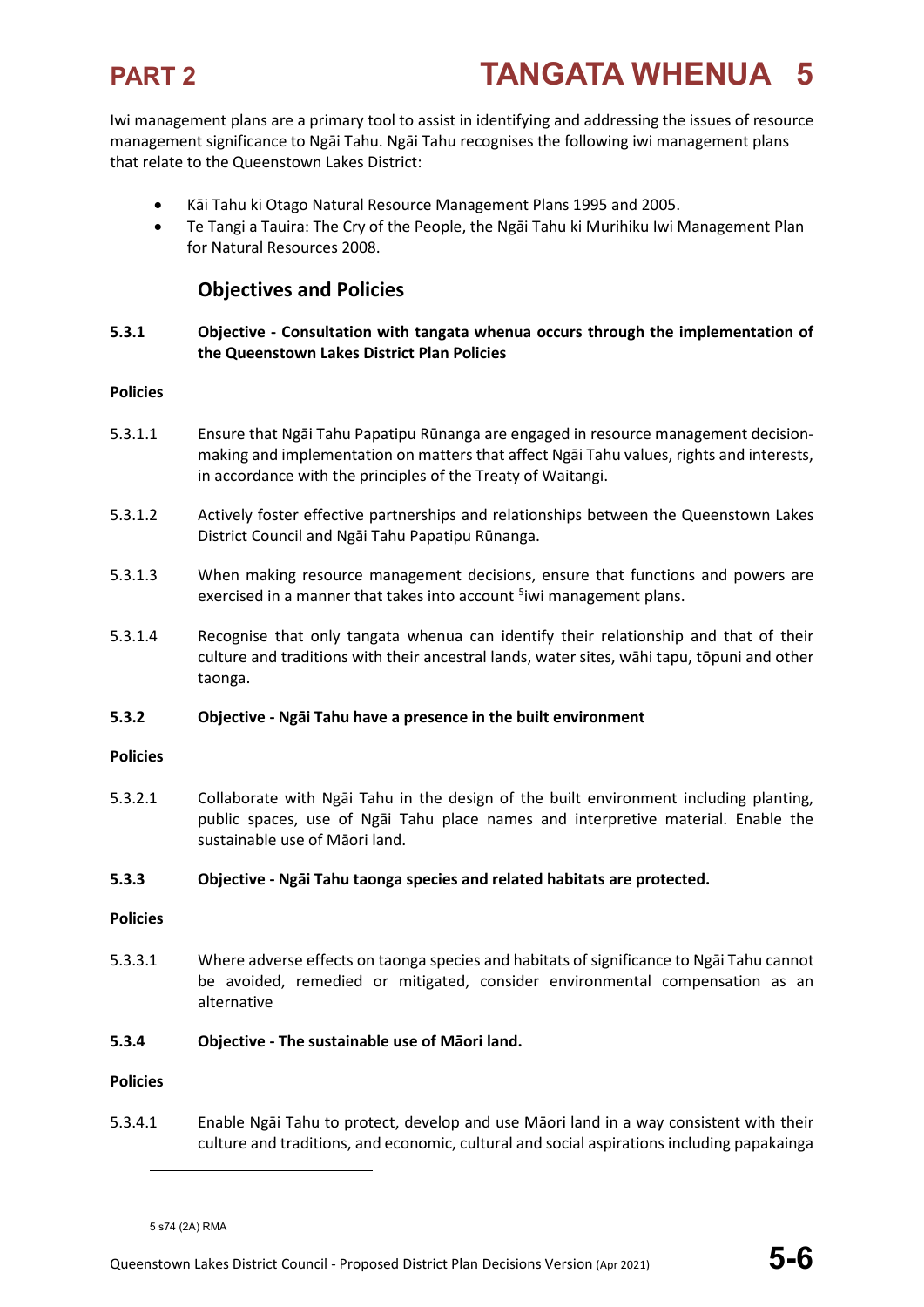housing.

#### **5.3.5 Objective - Wāhi tūpuna and all their components are appropriately managed and protected**

#### **Policies**

- 5.3.5.1 Identify wāhi tūpuna and all their components on the District Plan web mapping application in order to facilitate their protection from adverse effects of subdivision, use and development.
- 5.3.5.2 Pending their identification on the District Plan web mapping application, encourage direct consultation with tangata whenua when iwi management plans indicate that proposals may adversely affect sites of cultural significance.
- 5.3.5.3 Identify threats to wāhi tūpuna and their components in this District Plan.
- 5.3.5.4 Enable Ngāi Tahu to provide for its contemporary uses and associations with wāhi tūpuna.
- 5.3.5.5 Avoid where practicable, adverse effects on the relationship between Ngāi Tahu and the wāhi tūpuna.

### **5.4 Methods**

When making resource management decisions, ensure that the following are recognised and provided for:

| <b>Matters of significance to Ngai Tahu</b>                                                                                                                                                                         | <b>Implementation method</b>                                                                                                                                                                                  |
|---------------------------------------------------------------------------------------------------------------------------------------------------------------------------------------------------------------------|---------------------------------------------------------------------------------------------------------------------------------------------------------------------------------------------------------------|
| Ngāi Tahu customary uses and practices<br>relating to natural resources.                                                                                                                                            | Map areas where customary uses are occurring<br>and list threats to them (including loss of<br>access).                                                                                                       |
| Providing for the role of Ngai Tahu as kaitiaki<br>of natural resources within their rohe.                                                                                                                          | Through District Plan provisions triggering<br>consultation.                                                                                                                                                  |
| Māori environmental health and wellbeing.                                                                                                                                                                           | On a case by case basis.                                                                                                                                                                                      |
| Identify, recognise and protect landscapes<br>and places that embody the relationship of<br>Ngāi Tahu and their culture and traditions<br>with their ancestral lands, water, sites, wāhi<br>tapu, and other taonga. | Identified in the District Plan through mapping,<br>of threats,<br>identification<br>and<br>through<br>provisions that protect the relationship of Ngai<br>Tahu with wāhi tūpuna.                             |
| Activities creating sedimentation and the<br>clearance of vegetation in or adjacent to<br>water bodies including<br>lakes, rivers,<br>wetlands and tarns.                                                           | Consultation with Ngai Tahu where these<br>activities impact on waterbodies.                                                                                                                                  |
| Preservation of Ngai Tahu's use of nohoanga<br>sites, and their settings and values, for their<br>intended purpose, including vehicle and<br>pedestrian access onto the sites and to<br>adjacent waterbodies        | Nohoanga sites be mapped in the District Plan,<br>with corresponding provisions to preserve the<br>use of and access to nohoanga for their<br>intended purpose to the extent that is enjoyed<br>by Ngāi Tahu. |
| Subdivision of land adjacent to waterbodies.<br>Subdivision within mapped wāhi tūpuna.                                                                                                                              | Consultation with Ngai Tahu where subdivision<br>impacts on wāhi tūpuna or waterbodies.                                                                                                                       |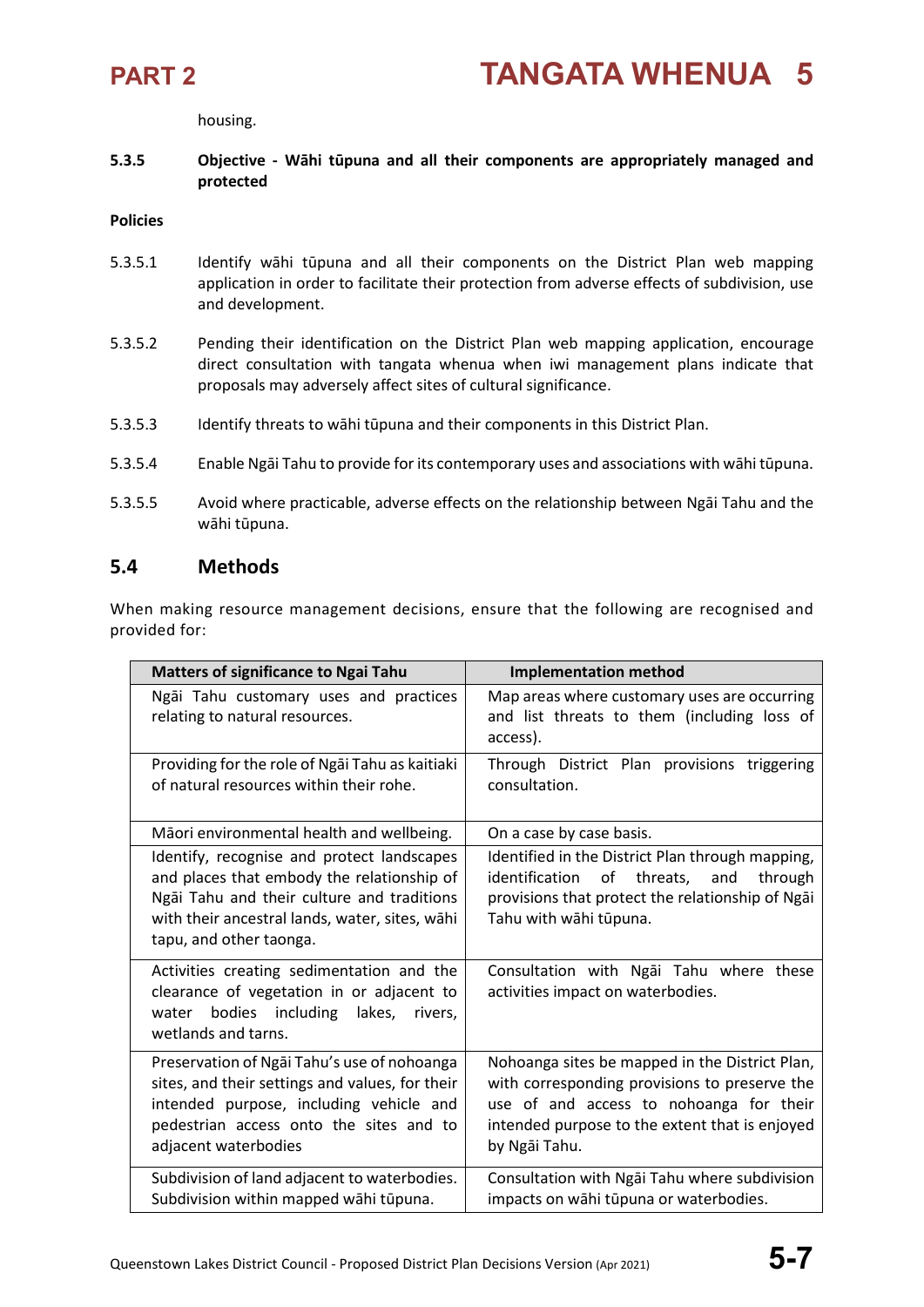| <b>Matters of significance to Ngai Tahu</b>                                                                                                                                                                                                                                                        | <b>Implementation method</b>                                                                                                                                                       |
|----------------------------------------------------------------------------------------------------------------------------------------------------------------------------------------------------------------------------------------------------------------------------------------------------|------------------------------------------------------------------------------------------------------------------------------------------------------------------------------------|
| Only allow locations for cemeteries, urupā,<br>crematoria, landfills and wastewater<br>treatment plants, where any adverse effects<br>on the relationship between Ngai Tahu and<br>sites of cultural importance to them are<br>avoided or if avoidance is not possible, are<br>no more than minor. | Consultation with Ngai Tahu is required where<br>cemeteries, urupā, crematoria, landfills and<br>wastewater treatment plants are proposed<br>within the Queenstown Lakes District. |
| Protection and/or restoration of taonga<br>species and their habitats.                                                                                                                                                                                                                             | Ngāi Tahu will develop a schedule of taonga<br>species and map related habitats.                                                                                                   |

### **5.5 Glossary**

### **5.5.1 A glossary of te reo terms can be found in Chapter 2 definitions.**

## **5.6 Ngāi Tahu Taonga Species**

| <b>Birds</b>              |                          |                                            |
|---------------------------|--------------------------|--------------------------------------------|
| Name in Māori             | <b>Name in English</b>   | <b>Scientific Name</b>                     |
| Hoiho                     | Yellow-eyed penguin      | Megadyptes antipodes                       |
| Kāhu                      | Australasian harrier     | Circus approximans                         |
| Kākā                      | South Island kākā        | Nestor meridionalis meridionalis           |
| Kākāpō                    | Kākāpō                   | Strigops habroptilus                       |
| Kākāriki                  | New Zealand parakeet     | Cyanoramphus spp.                          |
| Kakaruai                  | South Island robin       | Petroica australis australis               |
|                           | <b>Black stilt</b>       | Himantopus novaezelandiae                  |
| Kāmana                    | Crested grebe            | Podiceps cristatus                         |
| Kārearea                  | New Zealand falcon       | Falco novaeseelandiae                      |
| Karoro                    | <b>Black backed gull</b> | Larus dominicanus                          |
| Kea                       | Kea                      | Nestor notabilis                           |
| Kōau                      | <b>Black shag</b>        | Phalacrocorax carbo                        |
|                           | Pied shag                | Phalacrocorax varius varius                |
|                           | Little shag              | Phalacrocorax melanoleucos<br>brevirostris |
| Koekoeā                   | Long-tailed cuckoo       | Eudynamys taitensis                        |
| Kōparapara or<br>Korimako | <b>Bellbird</b>          | Anthornis melanura melanura                |
| Kororā                    | Blue penguin             | Eudyptula minor                            |
| Kōtare                    | Kingfisher               | Halcyon sancta                             |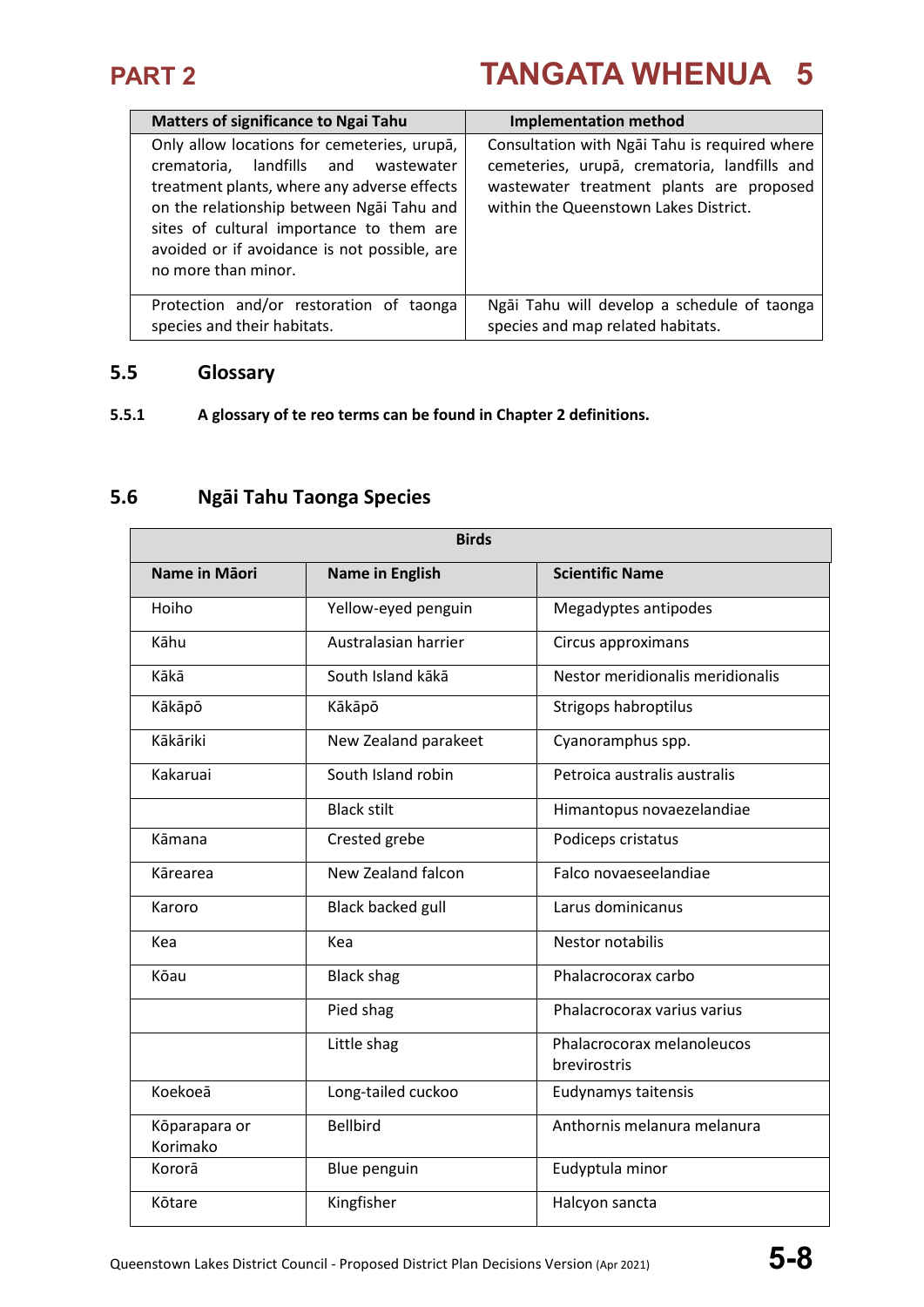| <b>Birds</b>              |                                |                                   |
|---------------------------|--------------------------------|-----------------------------------|
| Name in Māori             | <b>Name in English</b>         | <b>Scientific Name</b>            |
| Kōtuku                    | White heron                    | Egretta alba                      |
| Kōwhiowhio                | <b>Blue duck</b>               | Hymenolaimus malacorhynchos       |
| Kūaka                     | Bar-tailed godwit              |                                   |
| Kūkupa/Kererū             | New Zealand wood pigeon        |                                   |
| Kuruwhengu/Kuruw<br>hengi | New Zealand shoveller          |                                   |
| Mātātā                    | South Island Fernbird          |                                   |
|                           | <b>Stewart Island Fernbird</b> |                                   |
|                           | <b>Codfish Island Fernbird</b> |                                   |
|                           | <b>Snares Fernbird</b>         |                                   |
| Matuku moana              | Reef heron                     |                                   |
| Miromiro                  | Snares Island tomtit           | Petroica macrocephala dannefaerdi |
| Miromiro                  | <b>Snares Island tomtit</b>    | Petroica macrocephala dannefaerdi |
| Mohua                     | Yellowhead                     | Mohoua ochrocephala               |
| Pākura/Pūkeko             | Swamp hen/Pūkeko               | Porphyrio porphyrio               |
| Pārera                    | Grey duck                      | Anas superciliosa                 |
| Pateke                    | <b>Brown teal</b>              | Anas aucklandica                  |
| Pīhoihoi                  | New Zealand pipit              | Anthus novaeseelandiae            |
| Pīpīwharauroa             | Shining cuckoo                 | Chrysococcyx lucidus              |
| Pīwakawaka                | South Island fantail           | Rhipidura fuliginosa fuliginosa   |
| Poaka                     | Pied stilt                     | Himantopus himantopus             |
| Pokotiwha                 | Snares crested penguin         | Eudyptes robustus                 |
| Pūtakitaki                | Paradise shelduck              | Tadorna variegata                 |
| Riroriro                  | Grey warbler                   | Gerygone igata                    |
| Roroa                     | Great spotted kiwi             | Apteryx haastii                   |
| Rowi                      | Ōkārito brown kiwi             | Apteryx mantelli                  |
| Ruru koukou               | Morepork                       | Ninox novaeseelandiae             |
| Tākāhe                    | Tākāhe                         | Porphyrio mantelli                |
| Tara                      | Terns                          | Sterna spp.                       |
| Tawaki                    | Fiordland crested penguin      | <b>Eudyptes Pachyrhynchus</b>     |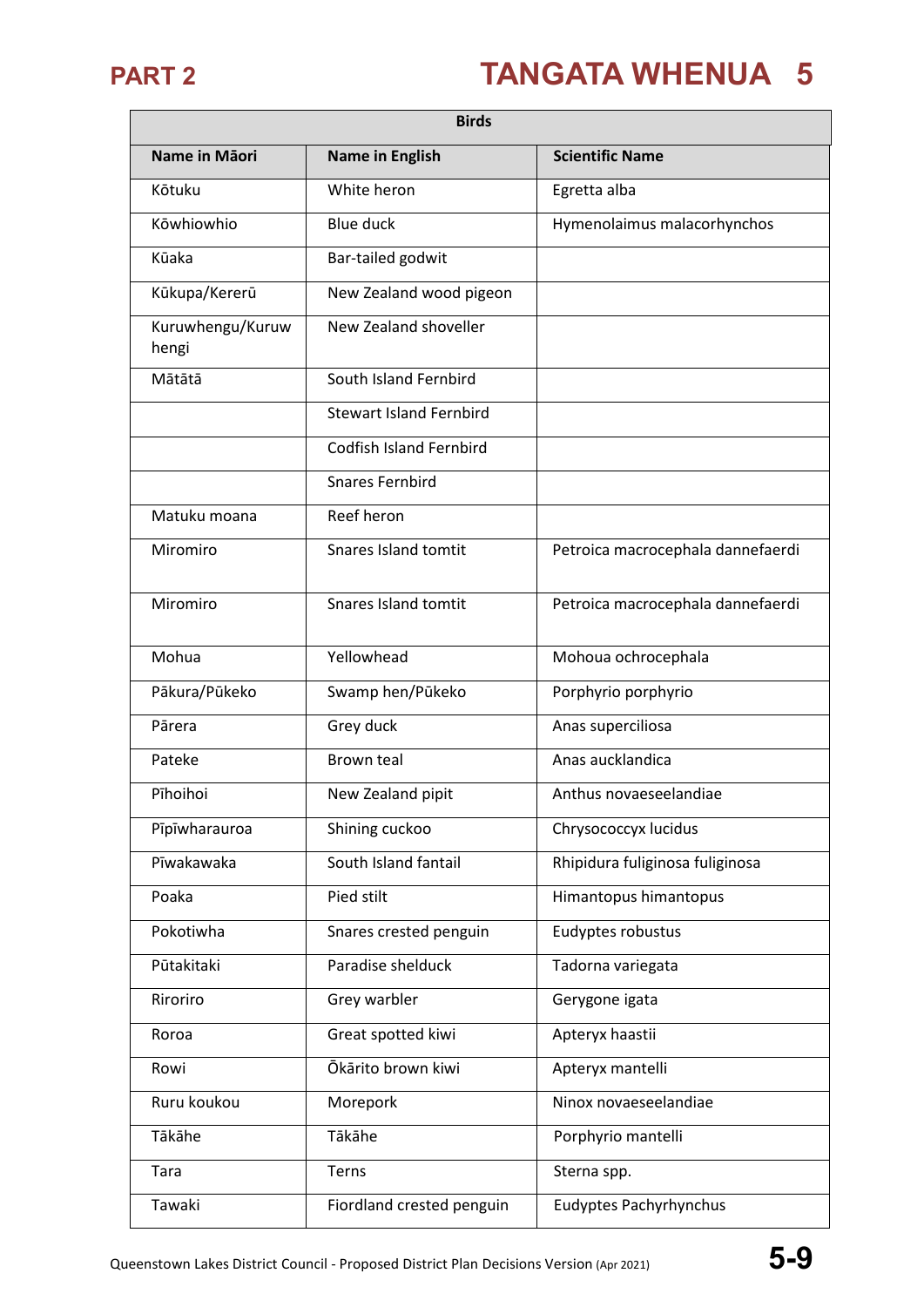Ē.

# **PART 2 TANGATA WHENUA 5**

| <b>Birds</b>        |                                   |                                           |
|---------------------|-----------------------------------|-------------------------------------------|
| Name in Māori       | <b>Name in English</b>            | <b>Scientific Name</b>                    |
| Tete                | Grey teal                         | Anas gracilis                             |
| <b>Tieke</b>        | South Island saddleback           | Philesturnus carunculatus<br>carunculatus |
| Tītī                | Sooty shearwater                  | Puffinus griseus and                      |
|                     | Muttonbird/Hutton's<br>shearwater | Puffinus huttoni and                      |
|                     | Common diving petrel              | Pelecanoides urinatrix and                |
|                     | South Georgian diving petrel      | Pelecanoides georgicus and                |
|                     | Westland petrel                   | Procellaria westlandica and               |
|                     | Fairy prion                       | Pachyptila turtur and                     |
|                     | Broad billed prion                | Pachyptila vittata and                    |
|                     | White-faced storm petrel          | Pelagodroma marina and                    |
|                     | Cook's petrel                     | Pterodroma cookii and                     |
|                     | Mottled petrel                    | Pterodroma inexpectata                    |
| Tititipounamu       | South Island rifleman             | Acanthisitta chloris chloris              |
| Tokoeka             | South Island brown kiwi           | Apteriyx australis                        |
| Toroa               | Albatrosses and<br>Mollymawks     | Diomedea spp.                             |
| Toutouwai           | Stewart Island robin              | Petroica australis rakiura                |
| Tūī                 | Tūī                               | Prosthemadera novaeseelandiae             |
| Tutukiwi            | Snares Island snipe               | Coenocorypha                              |
| aucklandica huegeli |                                   |                                           |
| Weka                | Western weka                      | Gallirallus australis australis           |
| Weka                | Stewart Island weka               | Gallirallus australis scotti              |
| Weka                | Buff weka                         | Gallirallus australis hectori             |

### **5.7**

| <b>Plants</b> |                        |                                     |
|---------------|------------------------|-------------------------------------|
| Name in Māori | <b>Name in English</b> | <b>Scientific Name</b>              |
| Akatorotoro   | White Rata             | Metrosideros perforata              |
| Aruhe         | Fernroot (bracken)     | Pteridium aquilinum var. esculentum |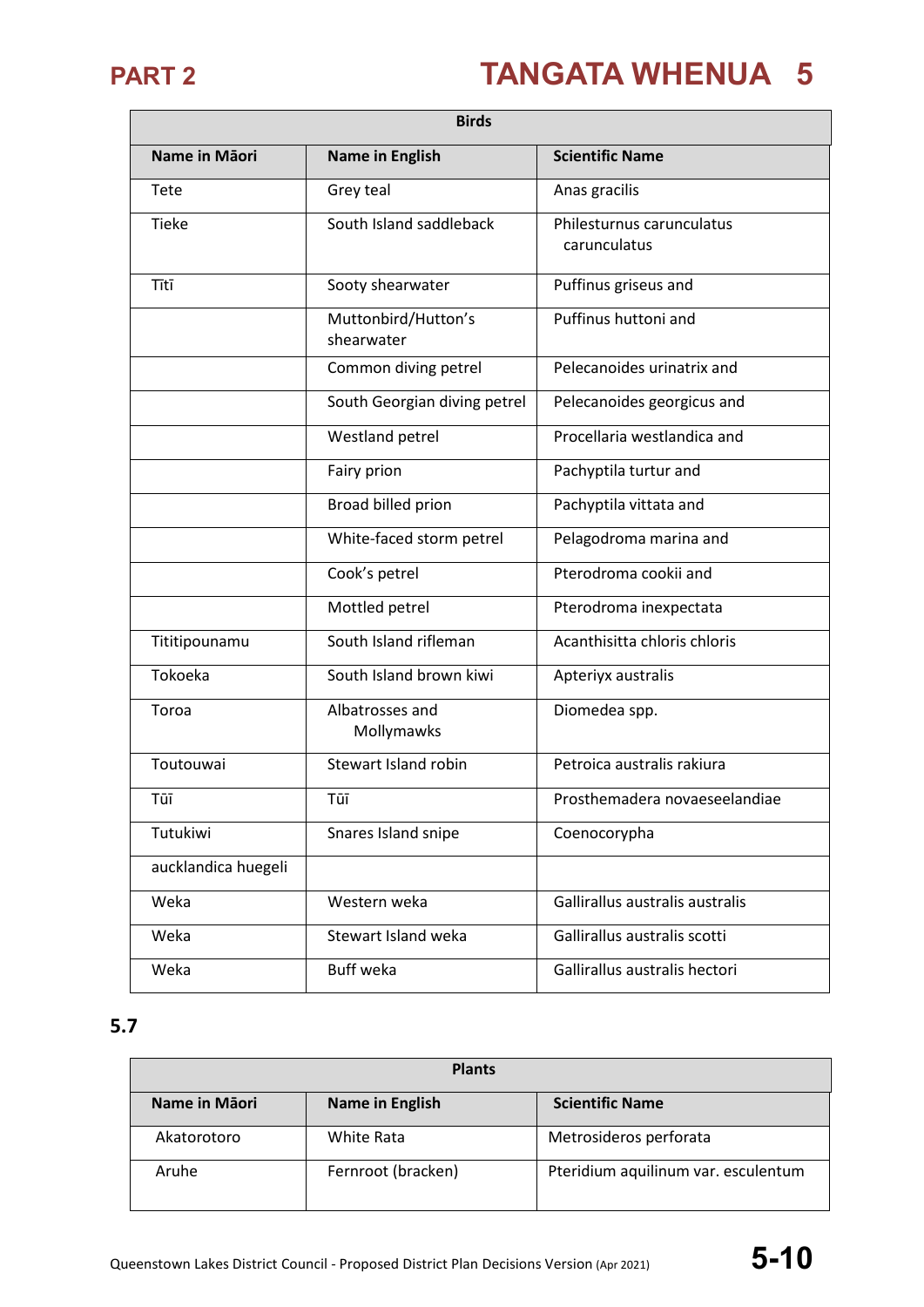

| Harakeke              | Flax                      | Phormium tenax                                              |
|-----------------------|---------------------------|-------------------------------------------------------------|
| Horoeka               | Lancewood                 | Pseudopanax crassifolius                                    |
| Houhi                 | Mountain ribbonwood       | Hoheria lyalli and H glabata                                |
| Kahikatea             | Kahikatea / White pine    | Dacrycarpus dacrydioides                                    |
| Kāmahi                | Kāmahi                    | Weinmannia racemosa                                         |
| Kānuka                | Kānuka                    | Kunzia ericoides                                            |
| Kāpuka                | <b>Broadleaf</b>          | Griselinia littoralis                                       |
| Karaeopirita          | Supplejack                | Ripogonum scandens                                          |
| Karaka                | New Zealand laurel/Karaka | Corynocarpus laevigata                                      |
| Karamū                | Coprosma                  | Coprosma robusta, Coprosma lucida,<br>Coprosma foetidissima |
| Kātote                | Tree fern                 | Cyathea smithii                                             |
| Kiekie                | Kiekie                    | Freycinetia baueriana subsp.banksii                         |
| Kōhia                 | <b>NZ Passionfruit</b>    | Passiflora tetranda                                         |
| Korokio               | Korokio Wirenetting bush  | Corokia cotoneaster                                         |
| Koromiko/Kōkōmuk<br>a | Koromiko                  | Hebe salicfolia                                             |
| Kōtukutuku            | Tree fuchsia              | Fuchsia excorticata                                         |
| Kōwahi Kōhai          | Kōwahi                    | Kowhai Sophora microphylla                                  |
| Mamaku                | Tree fern                 | Cyathea medullaris                                          |
| Mānia                 | Sedge                     | Carex flagellifera                                          |
| Mānuka Kahikātoa      | Tea-tree                  | Leptospermum scoparium                                      |
| Māpou                 | Red Matipo                | Myrsine australis                                           |
| Mataī                 | Mataī / Black Pine        | Prumnopitys taxifolia                                       |
| Miro                  | Miro/Brown pine           | Podocarpus ferrugineus                                      |
| <b>Ngaio</b>          | <b>Ngaio</b>              | Myoporum laetum                                             |
| Nīkau                 | New Zealand palm          | Rhopalostylis sapida                                        |
| Pānako                | (Species of fern)         | Asplenium obtusatum                                         |
| Pānako                | (Species of fern)         | Botrychium australe and B. biforme                          |
| Pātōtara              | Dwarf mingimingi          | Leucopogon fraseri                                          |
| Pingao                | Pingao                    | Desmoschoenus spiralis                                      |
| Pōkākā                | Pōkākā                    | Elaeocarpus hookerianus                                     |
| Ponga/Poka            | Tree fern                 | Cyathea dealbata                                            |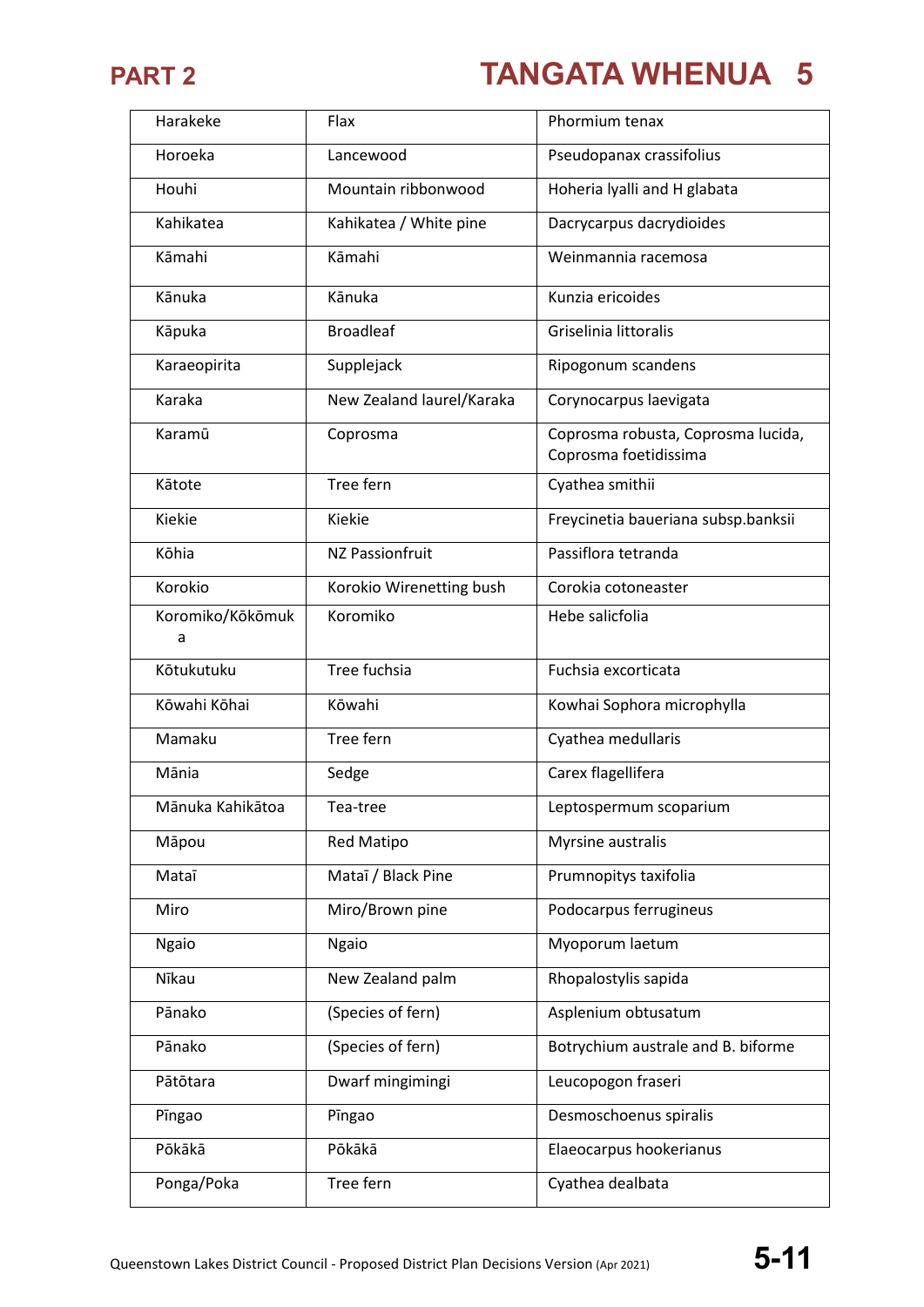

| Rātā              | Southern rātā                   | Metrosideros umbellate                                |
|-------------------|---------------------------------|-------------------------------------------------------|
| Raupō             | <b>Bulrush</b>                  | Typha angustifolia                                    |
| Rautāwhiri/Kōhūhū | Black matipo/Māpou              | Pittosporum tenuifolium                               |
| Rimu              | Rimu/Red pine                   | Dacrydiumcypressinum                                  |
| Rimurapa          | <b>Bull kelp</b>                | Durvillaea antarctica                                 |
| Taramea           | Speargrass, spaniard            | Aciphylla spp.                                        |
| Tarata            | Lemonwood                       | Pittosporum eugenioides                               |
| Tawai             | Beech                           | Nothofagus spp.                                       |
| Tētēaweka         | Muttonbird scrub                | Olearia angustifolia                                  |
| Ti rākau/Ti Kōuka | Cabbage tree                    | Cordyline australis                                   |
| Tikumu            | Mountain daisy                  | Celmisia spectabilis and C semicordata                |
| Titoki            | New Zealand ash                 | Alectryon excelsus                                    |
| Toatoa            | Mountain Toatoa, Celery<br>pine | Phyllocladus alpinus                                  |
| Toetoe            | Toetoe                          | Cortaderia richardii                                  |
| Tōtara            | Tōtara                          | Podocarpus totara                                     |
| Tutu              | Tutu                            | Coriaria spp.                                         |
| Wharariki         | Mountain flax                   | Phormium cookianum                                    |
| Wharariki         | Mountain flax                   | Phormium cookianum                                    |
| Whinau            | Hīnau                           | Elaeocarpus dentatus                                  |
| Wī                | Silver tussock                  | Poa cita                                              |
| Wīwī              | <b>Rushes</b>                   | Juncus all indigenous Juncus spp. and J.<br>maritimus |

| <b>Fish</b>    |                        |                         |
|----------------|------------------------|-------------------------|
| Name in Māori  | <b>Name in English</b> | <b>Scientific Name</b>  |
| Koeke          | Common shrimp          | Palaemon affinis        |
| Kokopu/Hawai   | Giant bully            | Gobiomorphus gobioides  |
| Kowaro         | Canterbury mudfish     | Neochanna burrowsius    |
| Paraki/Ngaiore | Common smelt           | Retropinna retropinna   |
| Piripiripohatu | Torrentfish            | Cheimarrichthys fosteri |
| Taiwharu       | Giant kokopu           | Galaxias argenteus      |